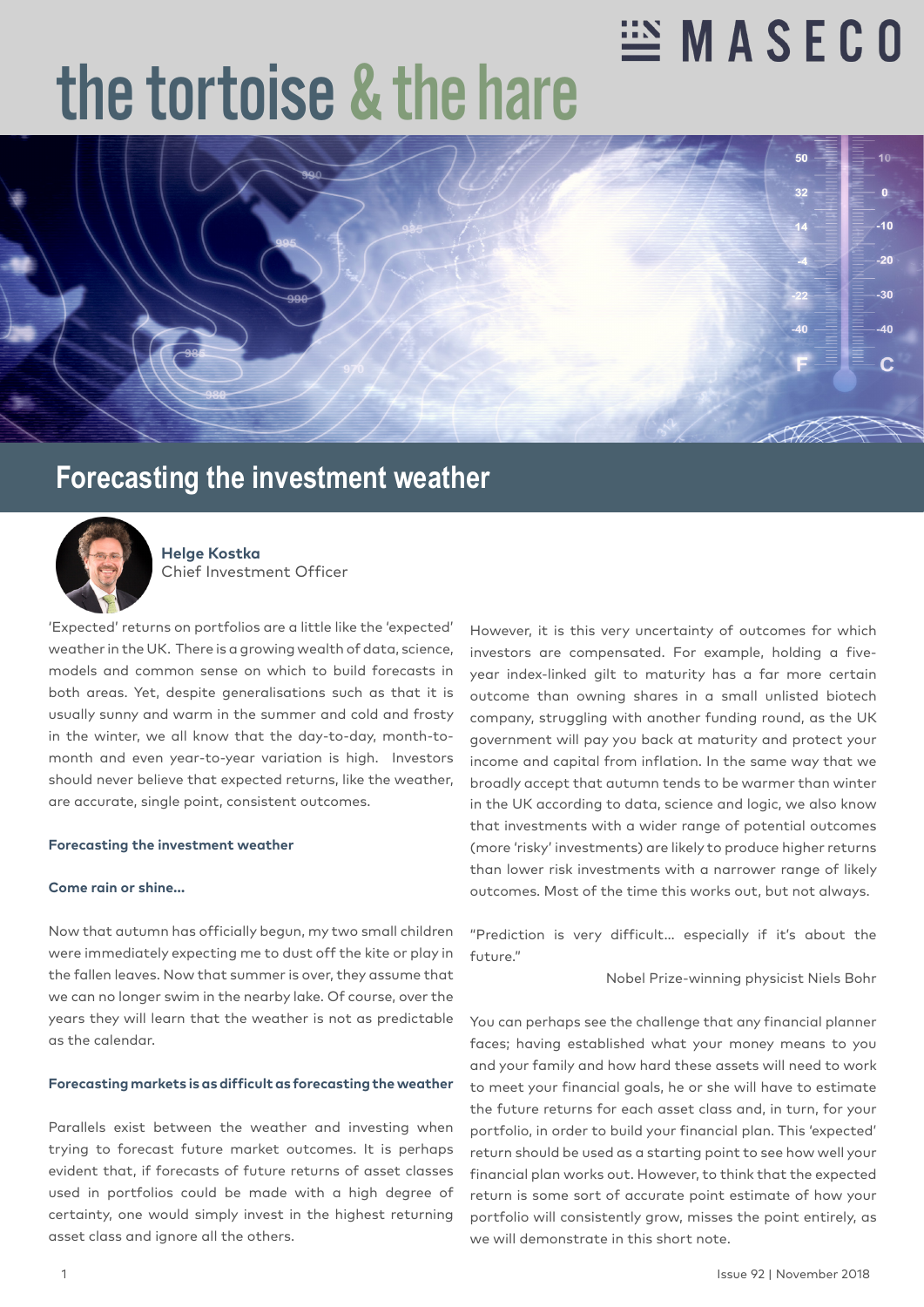### **Forecasting the investment weather**

### **We're all going on a summer holiday…**

To illustrate the point, given that summer holidays with children need to be planned as early as possible, let us look at the average weather in Newquay, Cornwall for 1st August each year from 1980 to 2016. We know that it is more than likely that August will be warmer than January and, an 'average' day would be mainly sunny and warm with a few clouds and a gentle breeze. The schematic below helps to illustrate the wide variation from the expectation that exists<sup>1</sup>.

### **Table 1: The weather in Newquay, Cornwall on 1st August, on average each year at 3pm**

### **Temperature**



| Range           | <b>Temperature</b> |
|-----------------|--------------------|
| 10th percentile | $72^\circ$         |
| 25th percentile | 67°                |
| Average         | $65^{\circ}$       |
| 75th percentile | $62^\circ$         |
| 90th percentile | ഩ                  |

### **Other metrics**

| Rain                     | Wind                     | Humidity          |
|--------------------------|--------------------------|-------------------|
| 1-in-4 chance<br>of rain | 22 mph (10th percentile) | Dry - 40%         |
|                          | 14 mph (average)         | Comfortable - 40% |
|                          | 6 mph (90th percentile)  | Humid - 20%       |

Data source: www.weatherspark.com. Diagram: Albion Strategic Consulting

As is evident from the above, the average day is more likely to be cool and windy, with significant variation around the 'average' outcome!

Forecasting the investment weather – building asset class assumptions

When it comes to estimating future asset class returns, it is evident that there is no absolute certainty, only reasonable, informed estimates that relate to the long-term, often multi-decade horizons being modelled in clients' financial plans.

"We should humbly recognize the limits of our understanding. Realized returns are dominated by randomness, structural uncertainty, and rare events. Expected returns are unobservable, at best, estimated with noise."

Antti Ilmanen<sup>2</sup> - Ph.D., author and Principal at AQR

An expected asset class return is simply the most likely, i.e. probability adjusted, outcome from within a distribution of possible outcomes. They are not single point estimates of guaranteed returns.

It is worth noting that whilst long-term historical data is a useful starting point, even with data in the UK going back to 1900, it is insufficient to deliver a level of precision with any great confidence. Although the annual average afterinflation (real) equity return in the UK has been around  $7\%$ <sup>3</sup> - giving a compound after-inflation return of 5%, with a risk of 20% - statistically speaking we can be 95% confident that the true average annual equity return falls within the range of 3.3% to 10.5% $\mathrm{^{4}}.$  However, we can be no more precise than that!

In turn, the average temperature in Newquay is 65° on 1st August (at 3pm) based on annual data going back to 1980, with a standard deviation of around 30. Therefore, statistically, we can only be 95% certain that the true average falls within a range of 64° to 66°<sup>5</sup>.

### **Returns are distributed around the expected average**

Let's explore an illustrative example using expected return of 1.5% p.a. above inflation for short-dated high quality global bonds hedged back to sterling and 4.5% p.a. above inflation for global developed market equities, with expected risk levels of 5% and 20% respectively. This means that two thirds of the time, annual returns should fall within the range of the average return +/- the risk number<sup>6</sup>. These expected attributes are illustrated below.

<sup>1 &</sup>lt;u>www.weatherspark.com/m/149604/8/Average-Weather-in-August-at-Newquay-Cornwall-Airport-United-Kingdom</u><br>2 Expected Returns: An Investor's Guide to Harvesting Market Rewards, by Antti Ilmanen, ISBN: 978-1-119-99072, John W

<sup>3</sup> Barclays Equity Gilt Study 2017 4 Based on confidence limit 95% ≈ 7% +/- 2 X (20%/√118) = 7% +/- 3.6% 5 Based on confidence limit 95% ≈ 65o +/- 2 X (3o/√36) = 65o +/- 1o

<sup>6</sup> So for bonds one might expect the annual range of outcomes to fall within a range of (approximately) 1.5% +/- 5% - a range of -3.5% to +6.5% two thirds of the time.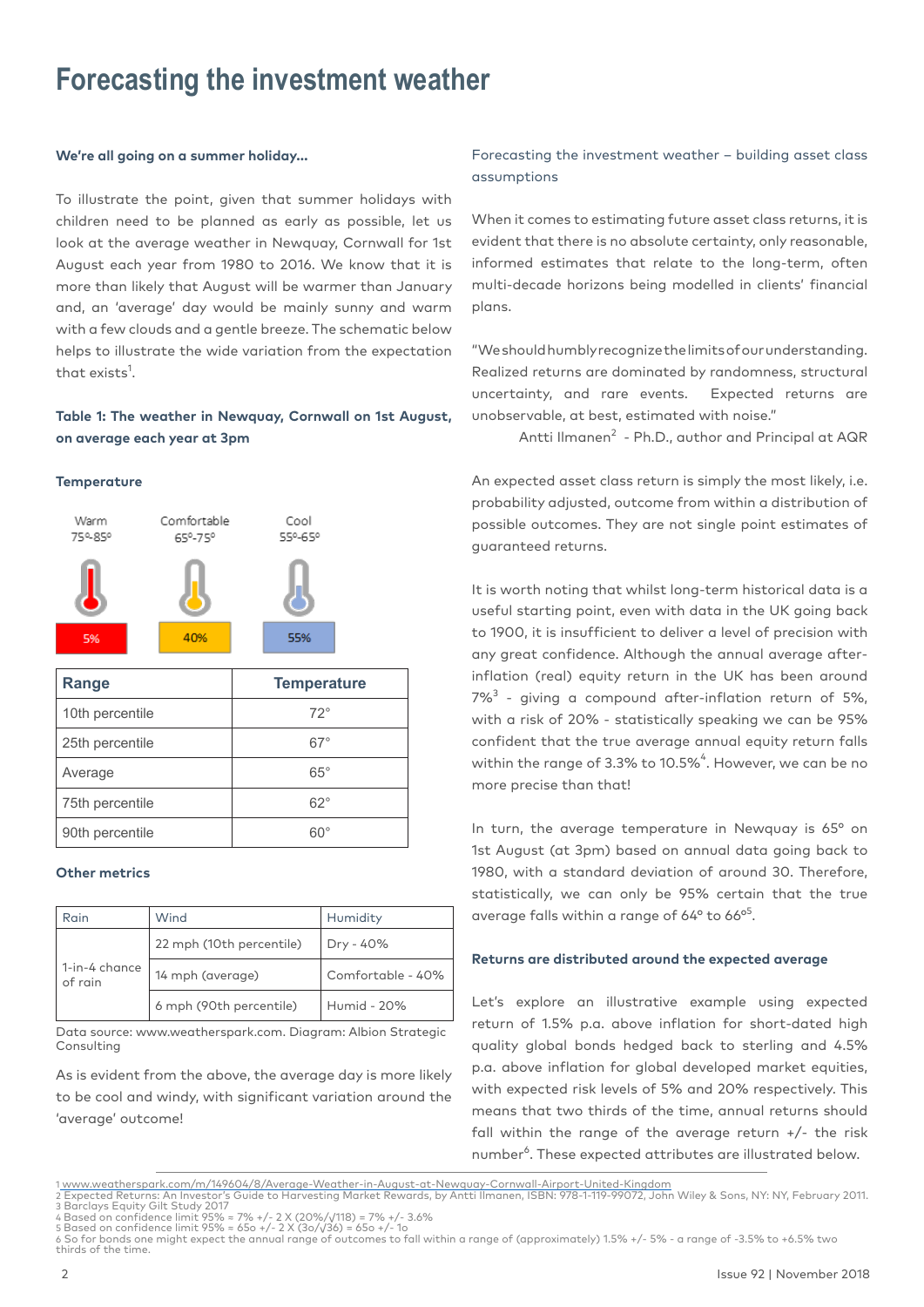### **Forecasting the investment weather**

### Figure 1: Expected after-inflation return distributions of short-dated bonds and global equities



#### Source: Albion Strategic Consulting

The above graph demonstrates that the 'expected' return<sup>7</sup> sits within a distribution of other possible returns and the range of these potential outcomes is wider for equities than bonds. Summers are hotter than winters.

#### **Building portfolio level expected returns**

These individual asset class assumptions can then be built into portfolio level expected returns, which, in practice, is a bit more complicated than simply pro-rating the expected asset class returns by their allocation weights in the portfolio; we need to consider the diversification benefits of combining different asset classes. The figure below illustrates the return distribution of a basic illustrative portfolio<sup>8</sup> made up of 60% global equities and 40% shortdated bonds (as above).

### **Figure 2: Expected portfolio returns - 60% global equities and 40% short-dated bonds**



Much like the weather in Cornwall, it is hopefully evident that expected returns come with an average outcome that lacks certainty in its magnitude, and that around this average a wide range of alternative outcomes could occur. It might be tempting to wonder why we bother but, just as we know that summers are generally hotter than winters, we know that equities should have higher returns than bonds because they are riskier. This risk-return relationship provides a useful framework for suitable portfolio construction made up of multiple asset classes.

Despite these limitations, building a set of asset class as well as portfolio expected return (and risk) assumptions provides a sensible starting point away from which other less favourable return scenarios can and should be run. For example, testing the outcome of a financial plan if returns are 1%, 2% or even 3% lower than anticipated. This will highlight areas of potential risks to the plan as it stands, help generate workable strategies for mitigating poor returns and initiate meaningful and informed discussions between wealth manager and client.

"In an uncertain environment, rigour is not found in precise single-point predictions, but rather in precisely defined uncertainty estimates. It is not obtained by selecting one right vision for the future, but through rigorous process that will enable you to anticipate and prepare for multiple futures."

J. Russo and P Schoemaker<sup>9</sup>

### **Don't get fixated on 'expected' returns**

If there is any message worth taking away from this short note it is that you should not be too fixated on the spurious precision of 'expected' returns, as none exists. As with any average, you have a 50% chance of getting higher than the average and a 50% chance of getting lower than the average. Knowing and planning for 'what happens if…' is a really important part of the planning process and ongoing progress discussions with your wealth manager.

7 To be precise the arithmetic return – not the compound or geometric return - sits in the middle of the distribution<br>8 This is not a recommendation nor is it a strategy offered or provided MASECO but is meant to provide e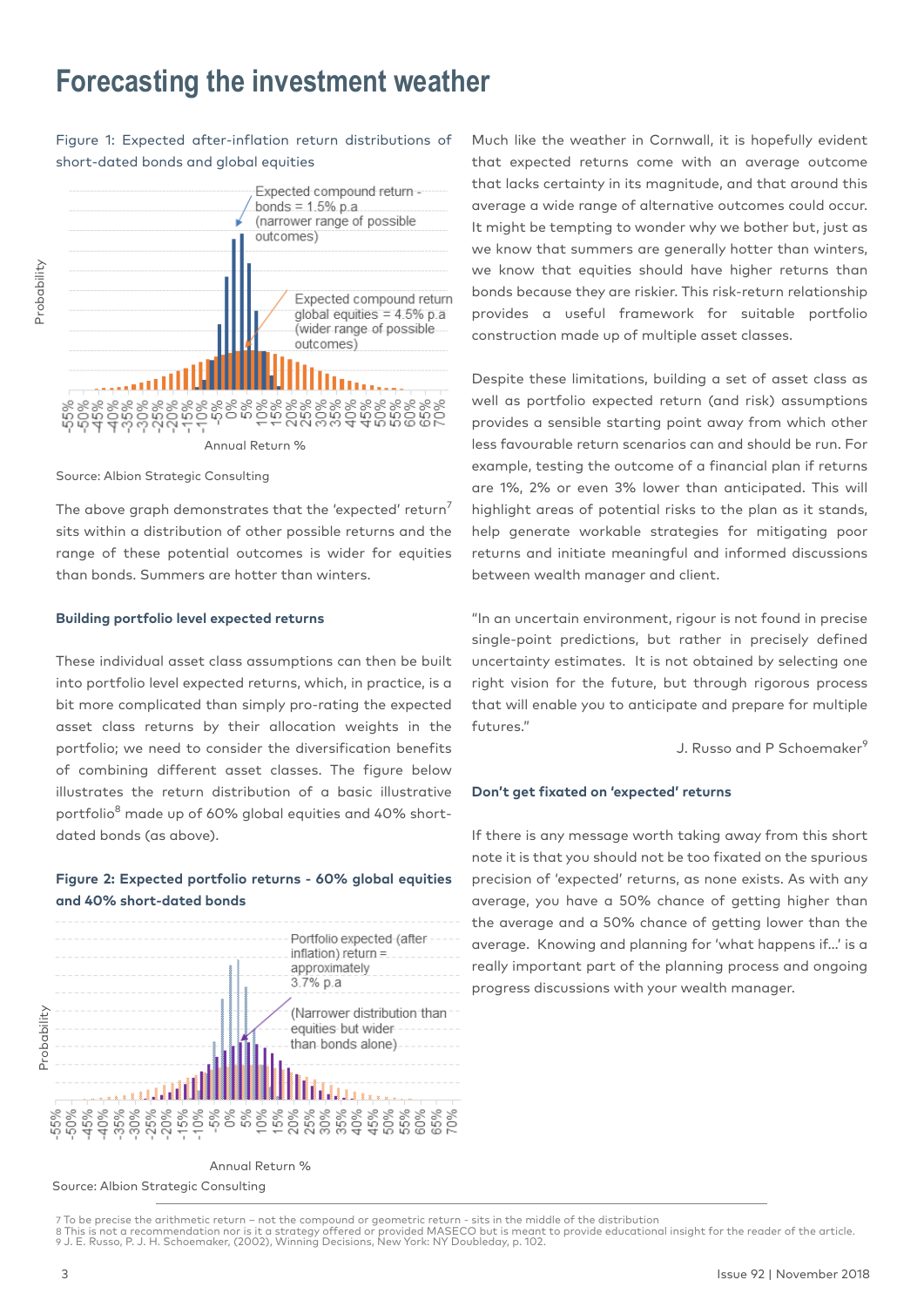### **Forecasting the investment weather**

### **Other notes and risk warnings**

This article is a modified version of an article written by Albion Strategic Consulting

### **Use of Morningstar Direct data if used**

© Morningstar 2018. All rights reserved. The information contained herein: (1) is proprietary to Morningstar and/ or its content providers; (2) may not be copied, adapted or distributed; and (3) is not warranted to be accurate, complete or timely.

Neither Morningstar nor its content providers are responsible for any damages or losses arising from any use of this information, except where such damages or losses cannot be limited or excluded by law in your jurisdiction. Past financial performance is no guarantee of future results.